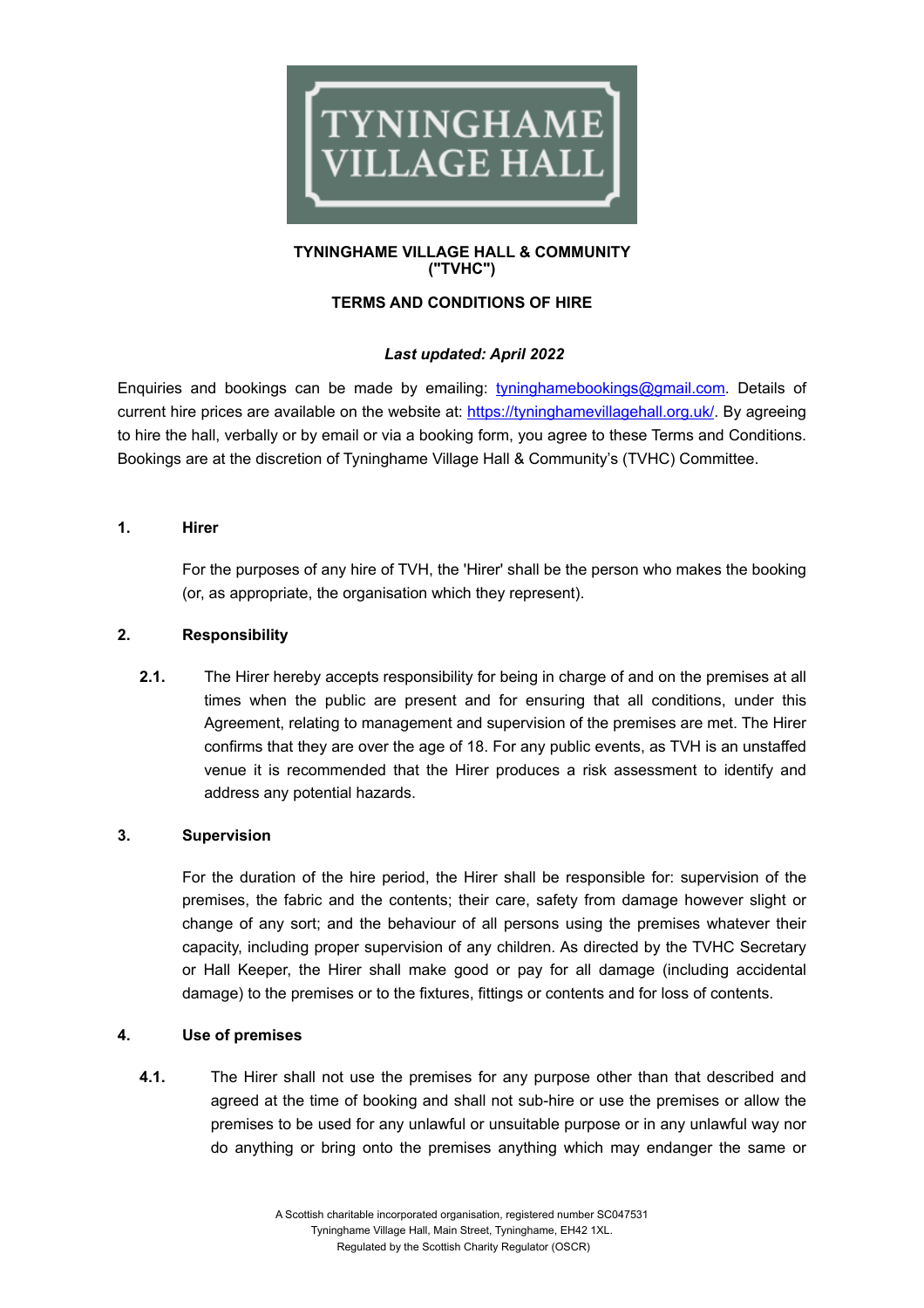render invalid any insurance policies in respect thereof nor allow the consumption of alcohol thereon without prior permission.

- **4.2. The access road to the side of the hall should never be blocked as constant access is required by neighbouring residents. There should also be no parking on the drying green (which is private land) behind the hall.**
- **4.3. It is strictly forbidden and extremely dangerous to access the stairs at the back of the Hall. There is no entry allowed into the attic at the top of the stairs.**
- **4.4.** There is a strict acoustic music only policy.
- **4.5.** There is a cut-off for weddings or similar events at 11pm on Fridays and Saturdays to minimise disturbance to neighbours. Private parties on other days of the week will be expected to finish at 10pm.

#### **5. Insurance and indemnity**

- **5.1.** The Hirer shall be liable for:
	- **5.1.1.** the cost of repair of any damage (including accidental and malicious damage) done to any part of the premises or neighbouring properties including the curtilage thereof or the contents of the premises;
	- **5.1.2.** all claims, losses, damages and costs made against or incurred by TVHC management committee, their employees, volunteers, agents or invitees in respect of damage or loss of property or injury to persons arising as a result of the use of the premises (including the storage of equipment) by the Hirer, and
	- **5.1.3.** all claims, losses, damages and costs made against or incurred by TVHC management committee, their employees, volunteers, agents or invitees as a result of any nuisance caused to a third party as a result of the use of the premises by the Hirer, and the Hirer shall indemnify and keep indemnified accordingly each member of TVHC management committee and TVHC's employees, volunteers, agents and invitees against such liabilities.

# **5.2. The Hirer shall be responsible for ensuring that it has all appropriate insurance and licences in place in connection with the use of the premises**. **See also 7.2**

#### **6. Fireplace**

Use of the open fire is subject to a charge as purchase of logs is an additional expense for TVHC. The fireplace in the main hall may be used with due care on the condition that the use has been requested and invoiced. TVHC will endeavour to maintain a supply of logs but cannot guarantee that these will be available. Main supply is located in the shed. The fire guard must always be kept in place when the fire is lit.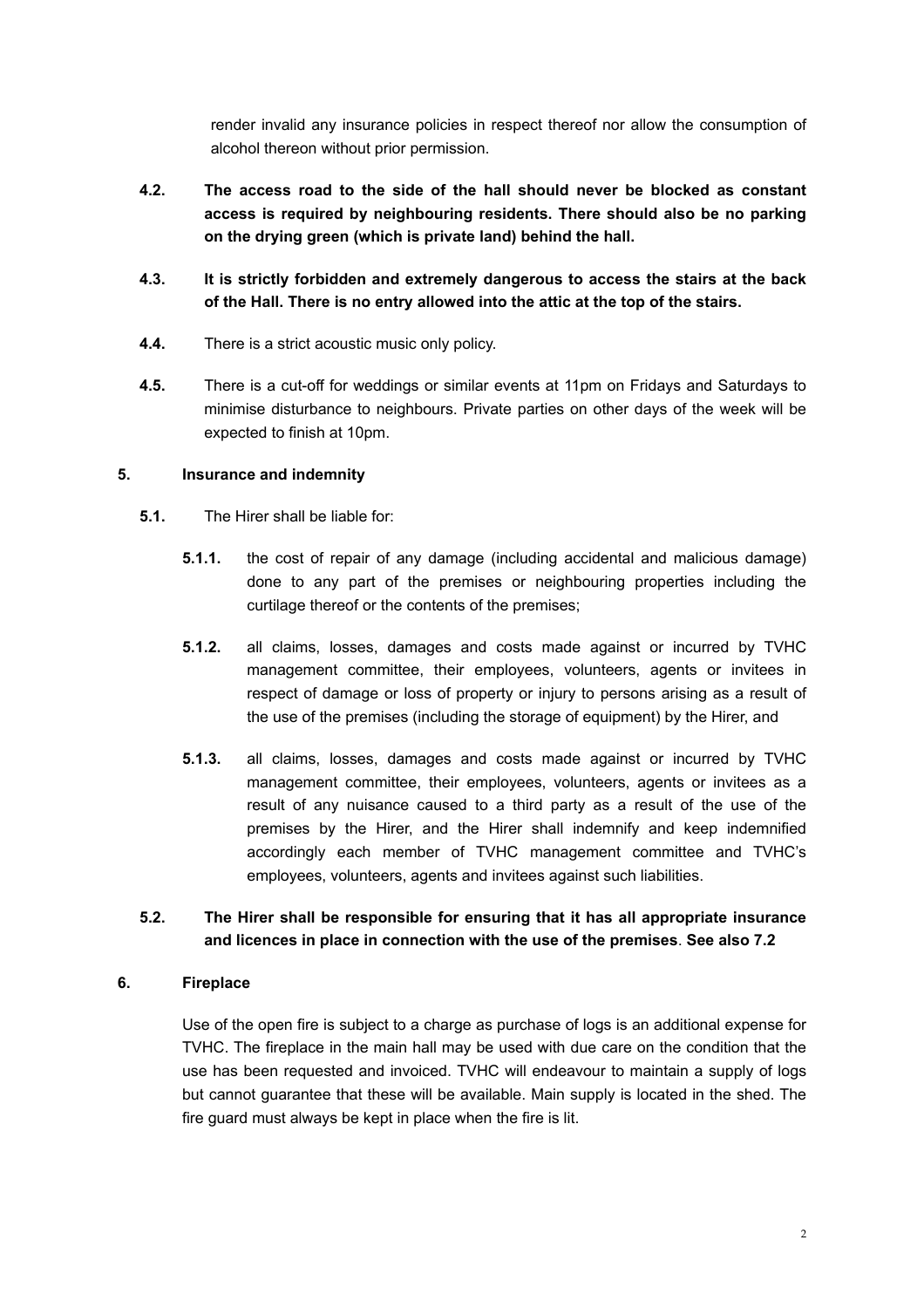# **7. Gaming/Betting/Music/Film Copyright Licensing**

- **7.1.** The Hirer shall ensure that nothing is done on or in relation to the premises in contravention of the law relating to gaming, betting and lotteries.
- **7.2.** The Hirer shall confirm with TVHC that it holds relevant licences under Performing Right Society (PRS) and the Phonographic Performance Licence (PPL).
- **7.3.** Children shall be restricted from viewing age-restricted films classified according to the recommendations of the British Board of Film Classification. Hirers should ensure that they have the appropriate copyright licences for film.

## **8. Children**

The Hirer shall ensure that any children are appropriately supervised at all times.

## **9. Public safety compliance**

- **9.1.** The Hirer shall comply with all conditions and regulations made in respect of the premises and the hall's Fire Risk Assessment or otherwise, particularly in connection with any event which constitutes regulated entertainment, at which alcohol is sold or provided or which is attended by children.
- **9.2.** The Fire Service is to be called to any outbreak of fire, however slight, and details shall be given to the Hall Keeper/volunteer who will then inform TVHC.
- **9.3.** The Hirer acknowledges that they have received instruction in the following matters:
	- **9.3.1.** The action to be taken in event of fire. This includes calling the Fire Brigade and evacuating the hall.
	- **9.3.2.** The location and use of fire equipment.
	- **9.3.3.** Escape routes and the need to keep them clear.
	- **9.3.4.** Method of operation of escape door fastenings.
	- **9.3.5.** Appreciation of the importance of any fire doors and of closing all fire doors at the time of a fire.
	- **9.3.6.** Location of the first aid box, defibrillator and accident/incident book.
- **9.4.** In advance of any activity whether regulated entertainment or not the Hirer shall check the following items:
	- **9.4.1.** That the fire exit is unlocked and the panic bolt is in good working order.
	- **9.4.2.** That all escape routes are free of obstruction and can be safely used for instant free public exit.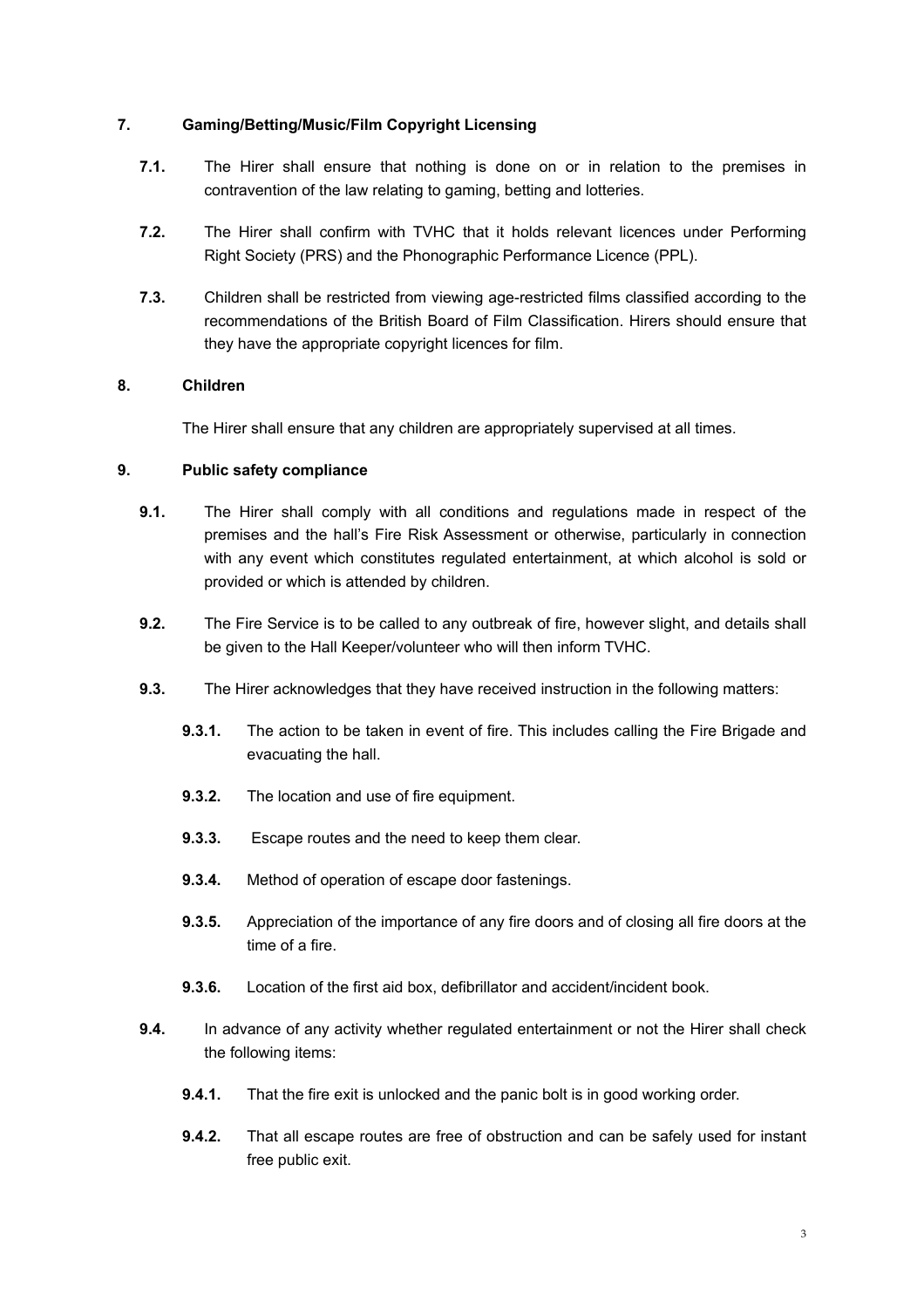- **9.4.3.** That any fire doors are not wedged open.
- **9.4.4.** That there are no obvious fire hazards on the premises.
- **9.5.** TVHC accepts no responsibility for the Hirer's use of ladders or other equipment in the premises and the Hirer should adhere to best practice and health and safety guidance in respect of any activities undertaken in the hall.
- **9.6.** TVHC advises that great care should be taken in moving any furniture in the premises (e.g stacking chairs or tables). If any assistance is required the Hirer should seek this and not risk any injury.

# **10. Noise**

The Hirer shall ensure that the minimum of noise is made on arrival and departure, particularly late at night and early in the morning. The Hirer shall, if using sound amplification equipment, make use of any noise limitation device provided at the premises and comply with any other licensing condition for the premises.

## **11. Drunk and disorderly behaviour and supply of illegal drugs**

The Hirer shall ensure that in order to avoid disturbing neighbours to the hall and avoid violent or criminal behaviour; care shall be taken to avoid excessive consumption of alcohol. No illegal drugs may be brought onto the premises. Drunk and disorderly behaviour shall not be permitted either on the premises or in its immediate vicinity.

#### **12. Health and hygiene**

The Hirer shall, if preparing, serving or selling food, observe all relevant food health and hygiene legislation and regulations.

### **13. Electrical appliance safety**

The Hirer shall ensure that any electrical appliances brought into the premises by them and used there shall be safe, in good working order, and used in a safe manner.

#### **14. Stored equipment**

- **14.1.** TVHC accepts no responsibility for any stored equipment or other property brought on to or left at the premises, and all liability for loss or damage is hereby excluded. All equipment and other property (other than previously AGREED stored equipment) must be removed at the end of the hire period. **A flat fee of £50** may be charged for each day or any part of a day until the same is removed.
- **14.2.** TVHC may use its discretion in any of the following circumstances:
	- **14.2.1.** Failure by the Hirer to dispose of any property brought on to the premises for the purposes of the hiring may result in TVHC management committee disposing of any such items by sale or otherwise after a period of 7 days.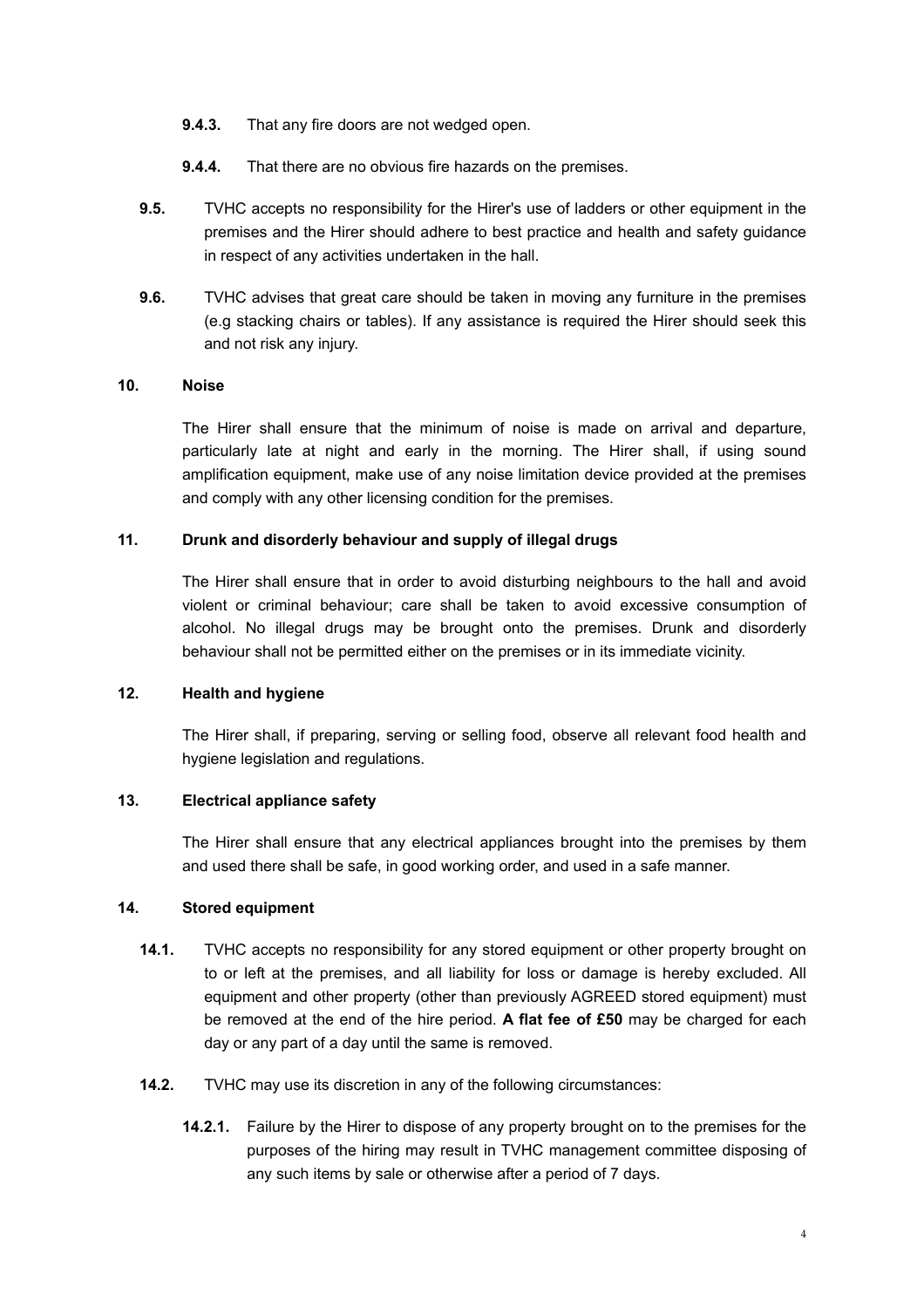### **15. Smoking**

The Hirer shall ensure that members of their party do not smoke in the premises. The Hirer shall ensure that anyone wishing to smoke does so outside and disposes of cigarette ends, matches etc. in a tidy and responsible manner, so as not to cause a fire. Please respect neighbouring homes.

### **16. Management of electrical equipment**

Any failure of equipment belonging to TVHC must be reported to the Hall Keeper as soon as possible. Any electrical equipment brought in by the hirer shall conform with all Health and Safety regulations e.g. must be PAT tested.

## **17. Accident and dangerous occurrences**

The Hirer must report all accidents involving injury to the public to the Hall Keeper or a member of TVHC management committee as soon as possible. Any spillages should be cleaned up immediately to avoid the risk of injury. An accident/incident recording book is available in the kitchen.

## **18. Explosives and flammable substances**

- **18.1.** The hirer shall ensure that:
	- **18.1.1.** highly flammable substances are not brought into, or used in any part of the premises; and
	- **18.1.2.** no internal decorations of a combustible nature (e.g. polystyrene, cotton wool) shall be erected without the consent of the management committee. No decorations are to be put up near light fittings or heaters.

### **19. Heating**

The Hirer shall ensure that no unauthorised heating appliances shall be used on the premises when open to the public without the consent of the TVHC management committee. Additional electric PAT tested heaters are available if required.

### **20. Animals**

The Hirer shall ensure that no animals (including birds) except guide dogs are brought into the premises, other than for a special event or class agreed to by TVHC. No animals whatsoever are to enter the kitchen at any time.

# **21. Fly posting**

The Hirer shall not carry out or permit fly posting or any other form of unauthorised advertisements for any event taking place at the premises, and shall indemnify and keep indemnified each member of TVHC's management committee accordingly against all actions, claims and proceedings arising from any breach of this condition.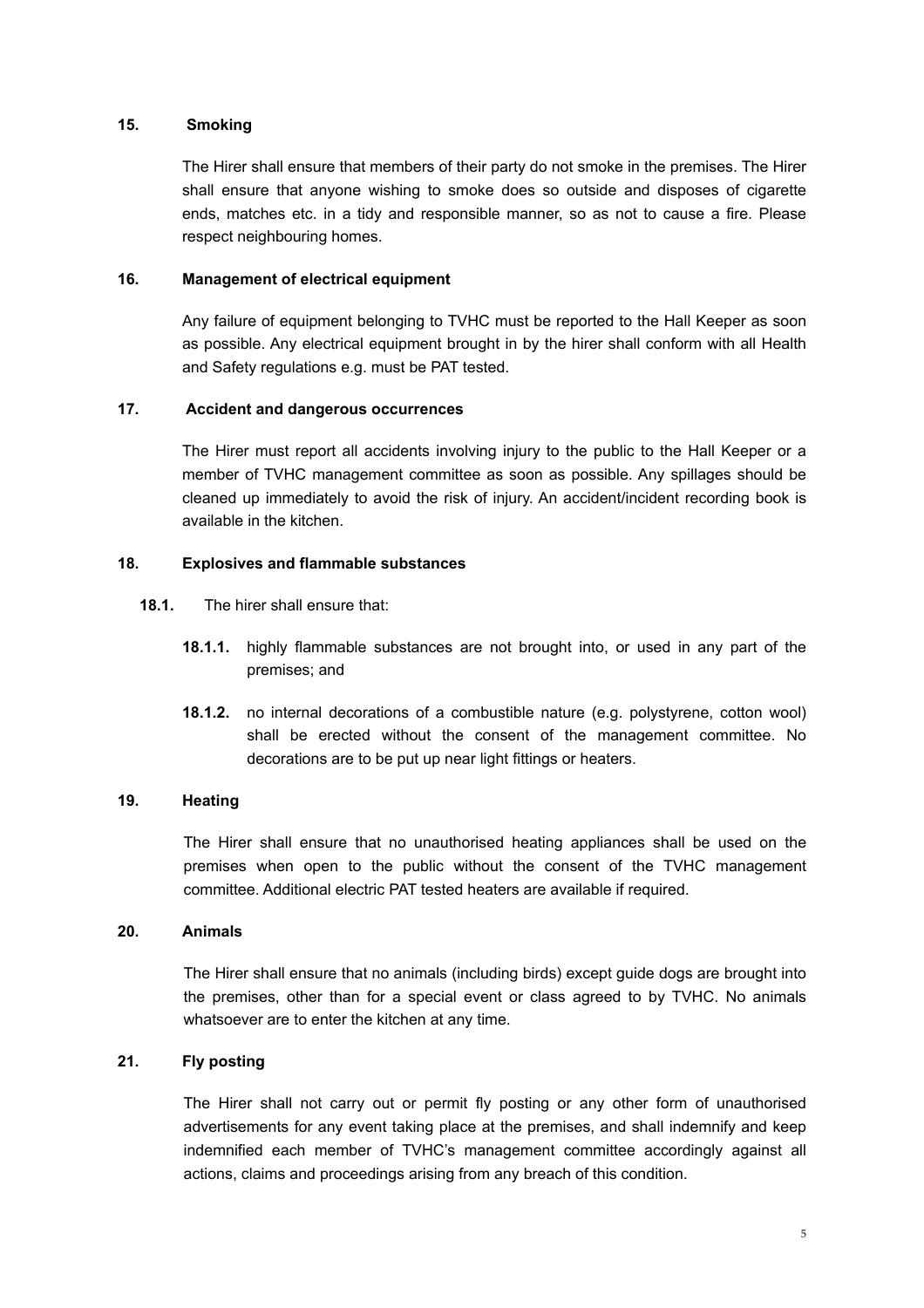## **22. Sale of goods**

The Hirer shall, if selling goods on the premises, comply with Fair Trading Laws and any code of practice used in connection with such sales

### **23. Cancellation**

- **23.1.** If the Hirer wishes to cancel the booking up to 28 days before the date of the event the question of the payment or the repayment of any fees due or paid shall be at the discretion of TVHC. The cancellation terms will be clearly explained by the Hall Keeper at the time of booking. TVHC reserves the right to cancel this hiring by written notice to the Hirer in the event of:
	- **23.1.1.** the premises being required for use as a Polling Station for a Parliamentary or Local Government election or by-election
	- **23.1.2.** TVHC management committee reasonably considering that (i) such hiring will lead to a breach of licensing conditions, if applicable, or other legal or statutory requirements, or (ii) unlawful or unsuitable activities will take place at the premises as a result of this hiring
	- **23.1.3.** the premises becoming unfit for the use intended by the Hirer
	- **23.1.4.** the premises needing to close for deep clean e.g. public health concern
	- **23.1.5.** an emergency requiring use of the premises as a shelter for the victims of flooding, snowstorm, fire, explosion or those at risk of these or similar disasters.
- **23.2.** In any such case the Hirer shall be entitled to a refund of any deposit already paid, but TVHC shall not be liable to the Hirer for any resulting direct or indirect loss or damages whatsoever.

# **24. End of hire**

The Hirer shall be responsible for leaving the premises as found, the surrounding area in a clean and tidy condition, properly locked and secured unless directed otherwise. Otherwise TVHC shall be at liberty to make an additional charge. The Hirer should complete and sign the Client Checklist before leaving the premises. In particular, care should be taken to ensure the fire guard is safely in place and heaters are switched OFF.

### **25. No alterations**

No alterations or additions may be made to the premises nor may any fixtures be installed or placards, decorations or other articles be attached in any way to any part of the premises without the prior written approval of the Hall Secretary. Any alteration, fixture or fitting or attachment so approved shall at the discretion of TVHC remain in the premises at the end of the hiring. It will become the property of TVHC unless removed by the Hirer who must make good to the satisfaction of TVHC any damage caused to the premises by such removal.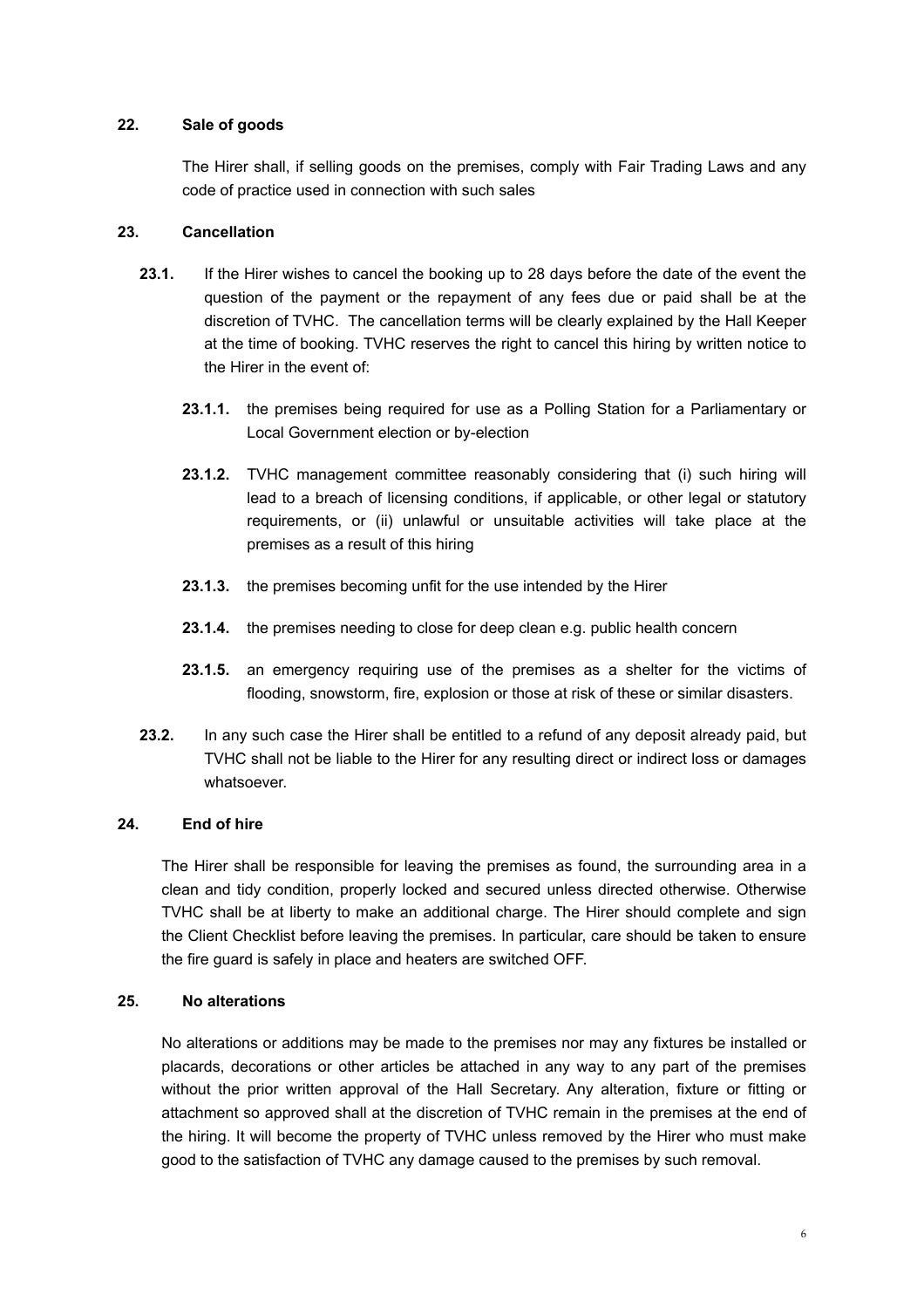#### **26. No rights**

The Hiring Agreement constitutes permission only to use the premises and confers no tenancy or other right of occupation on the Hirer.

### **ON THE DAY OF YOUR EVENT**

### **Opening and closing TVH**

TVH will be opened for your hiring in advance of the time agreed or arrangements made for access to the keys. Weekend wedding events will be given a key for the duration of the hire period. Keys must be returned promptly.

Please ensure that any outside caterers, contractors etc are aware of the hire period and that they will not be able to enter before or leave after the hire period. **Parking restrictions must be observed.** 

Please telephone the Hall Keeper or on duty volunteer in case of difficulty. Please request these contact numbers before setting up.

After 11pm only those helping to clear up TVH after weddings should be on the premises. Failure to comply with this will result in further charges being levied.

#### **Safety**

TVH has a No Smoking Policy.

In the event of a fire, TVH should be evacuated in an orderly manner using the appropriate exits, and the Fire Brigade called by dialling 999.

The exact location of fire exits and fire extinguishers must be noted before TVH is occupied and the manner of opening the doors/escape routes should be made known to your guests.

Please take utmost care in moving chairs and tables in order to avoid injury. Please stack chairs and tables tidily in the shed. Please leave 8 folding chairs and 4 tables in the hall.

A first aid box is located in the Kitchen area. The defibrillator is at the back of the Hall.

#### **Power circuits/heating**

The heating controls are located in the communal/unisex toilet behind the door. Please let the booking secretary or Hall Keeper know if you need TVH to be particularly warm or cold.